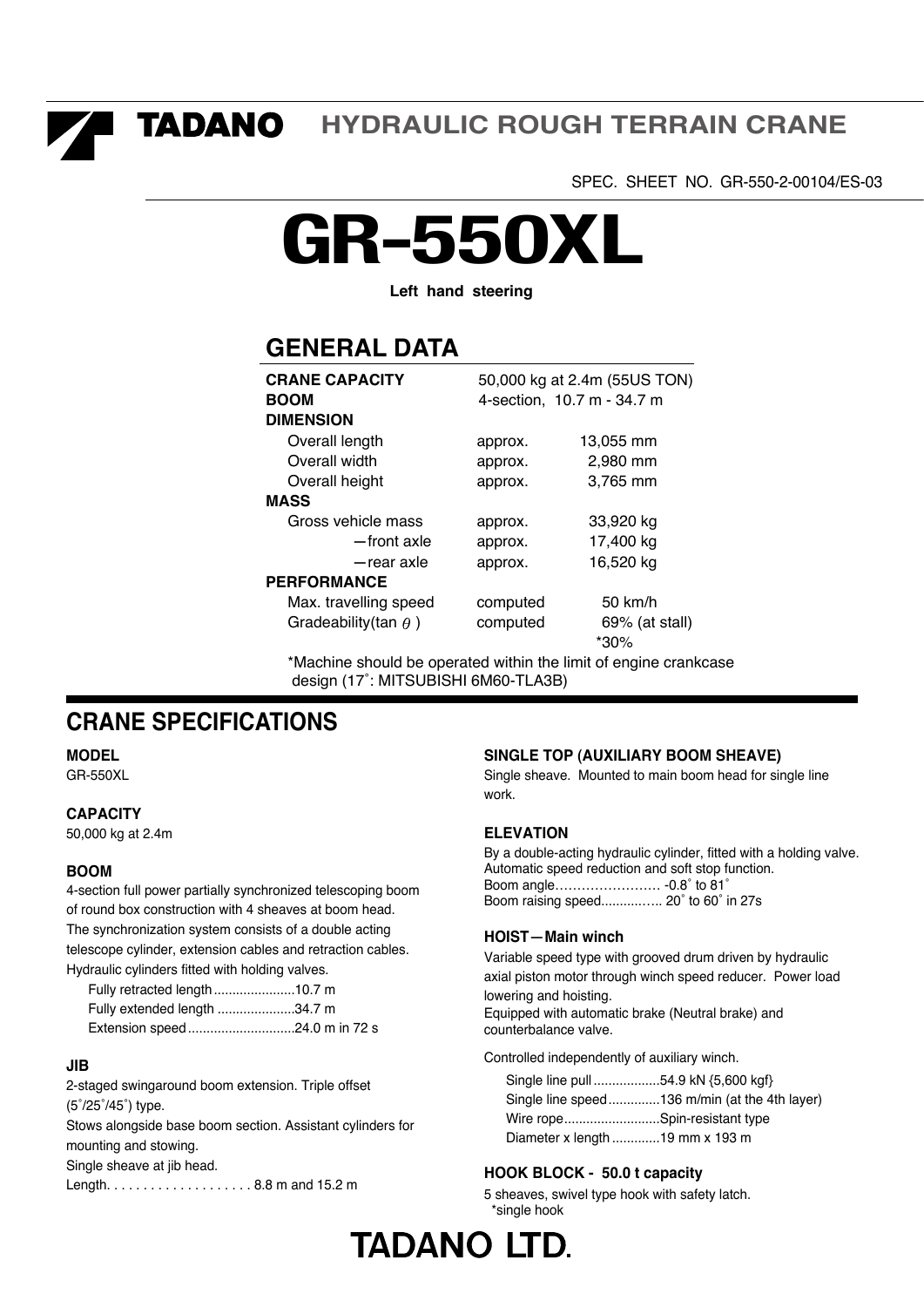#### **HOIST**-**Auxiliary winch**

Variable speed type with grooved drum driven by hydraulic axial piston motor through winch speed reducer. Power load lowering and hoisting.

Equipped with automatic brake (Neutral brake) and counterbalance valve.

Controlled independently of main winch.

Single line pull .................54.9 kN {5,600 kgf} Single line speed.............118 m/min (at the 2nd layer) Wire rope.........................Spin-resistant type Diameter x length ............19 mm x 110 m

#### **HOOK BLOCK - 5.6 t capacity**

Swivel hook with safety latch for single line use. \*Single hook

#### **SWING**

Hydraulic axial piston motor driven through planetary speed reducer. Continuous 360° full circle swing on ball bearing slew ring. Equipped with manually locked/released swing brake.

Swing speed................2.7 min<sup>-1</sup> {rpm}

#### **HYDRAULIC SYSTEM**

|                             | elevating and winches.                                   |
|-----------------------------|----------------------------------------------------------|
|                             | Tandem gear pump for steering, swing and                 |
|                             | optional equipment.                                      |
|                             | Control valvesMultiple valves actuated by pilot pressure |
|                             | with integral pressure relief valves.                    |
|                             | CircuitEquipped with air cooled type oil cooler.         |
|                             | Oil pressure appears on AML display for                  |
|                             | main circuit.                                            |
| Hydraulic oil tank capacity |                                                          |

approx. 560 liters Filters...................Return line filter

#### **CRANE CONTROL**

By 4 control levers for swing, boom hoist, main winch, boom telescoping or auxiliary winch with 2 control pedals for boom hoist and boom telescoping based on ISO standard layout. Control lever stands can change neutral positions and tilt for easy access to cab.

#### **CAB**

Both crane and drive operations can be performed from one cab mounted on rotating superstructure. One sided one-man type, steel construction with sliding door access and tinted safety glass windows opening at side. Door window is powered control.

Operator's 3 way adjustable seat with headrest and armrest. Hot water cab heater and air conditioning.

#### **TADANO Load moment indicator (Model:AML-C)**

Main unit in crane cab gives audible and visual warning of approach to overload. Automatically cuts out crane motions before overload.

With working range (load radius and/or boom angle and/or tip height and/or swing range) limit function.

Automatic Speed Reduction and Soft Stop function on boom elevation and swing.

Following functions are displayed.

 Moment as percentage Number of parts of line of rope Boom angle Boom length Load radius Outriggers position On-tire indicator Actual hook load Permissible load Boom position indicator Potential hook height Swing angle Main hydraulic oil pressure Jib length and jib offset angle (only when jib operation)

#### **OUTRIGGERS**

Hydraulically operated H-type outriggers. Each outrigger controlled simultaneously or independently from the cab. Equipped with sight level gauge. Floats mounted integrally with the jacks retract to within vehicle width.

All cylinders fitted with pilot check valves.

Crane operation with different extended length of each outrigger. Equipped with extension width detector for each outrigger. Extended width

| Middle  6,500mm              |  |
|------------------------------|--|
|                              |  |
| Minimum  2,480mm             |  |
| Float size (Diameter)  500mm |  |

#### **COUNTERWEIGHT**

Integral with swing frame

Mass................................. 2,900 kg

**NOTE :** Each crane motion speed is based on unladen conditions.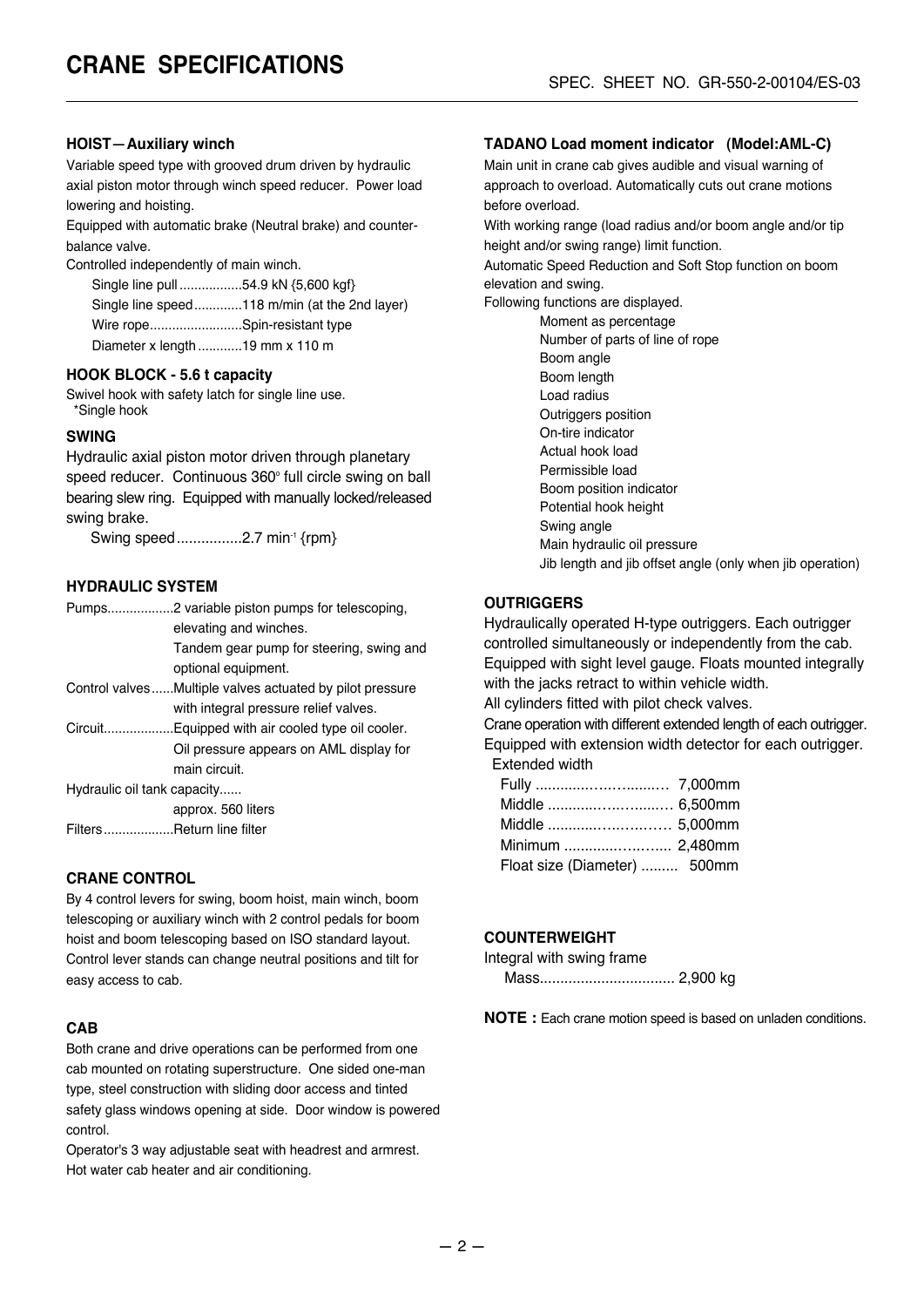#### **TYPE**

Rear engine, left hand steering, driving axle 2-way selected type (by manual switch).

- 4 x 2 front drive
- 4 x 4 front and rear drive

#### **FRAME**

High-tensile steel, all welded mono-box construction.

#### **ENGINE**

Model....... Mitsubishi 6M60-TLA3B Type.........4 cycle, turbo charged and after cooled, 6 cylinder in line, direct injection, water cooled diesel engine. Piston displacement ....7,540 cm<sup>3</sup> Bore x stroke ...............118 mm x 115 mm Max. output........................200 kW {267 PS} at 2,600 min<sup>-1</sup> {rpm}

Max. torque .................785 N-m {80 kgf-m} at 1,400 min-1 {rpm}

#### **TRANSMISSION**

Electronically controlled full automatic transmission. Torque converter driving full powershift with driving axle selector.

6 forward and 2 reverse speeds.

4 speeds - High range - 2 wheel drive ; 4 wheel drive

4 speeds - Low range - 4 wheel drive

#### **AXLES**

Front ......Full floating type, steering and driving axle with planetary reduction.

Rear.......Full floating type, steering and driving axle with planetary reduction. Non-spin differential.

### **EQUIPMENT**

#### **STANDARD EQUIPMENT**

Load moment indicator (AML) External lamp (AML) Pendant type over-winding cutout Winch automatic fail-safe brake Cable follower 50.0 t capacity hook block (4 sheaves) 5.6 t capacity hook block (swivel hook) Hook safety latch Pilot check valvesHolding valves Counterbalance valves Hydraulic pressure relief valves Swing brakeSwing lock Boom angle indicator Boom elevation foot pedal Boom telescoping foot pedal Outrigger extension width detector Sight level gauge Air conditioner (hot water heater and cooler) Hydraulic oil cooler Electric windshield wiper and washer Roof window wiper and washer Power window (Cab door) Tachometer/Speedometer

#### **STEERING**

Hydraulic power steering controlled by steering wheel.

- Three steering modes available: 2-wheel front
	- 4-wheel coordinated

4-wheel crab

#### **SUSPENSION**

- Front ........Semi-elliptic leaf springs with hydraulic lockout device.
- Rear..........Semi-elliptic leaf springs with hydraulic lockout device.

#### **BRAKE SYSTEM**

Service ....Air over hydraulic disc brakes on all 4 wheels.

- Parking / Emergency..... Spring applied-air released brake acting on input shaft of front axle.
- Auxiliary....Electro-pneumatic operated exhaust brake.

#### **ELECTRIC SYSTEM**

24 V DC. 2 batteries of 12 V - 120 Ah capacity.

#### **FUEL TANK CAPACITY**

300 liters

#### **TIRES**

Front ........23.5-25(OR), Single x 2 Rear..........23.5-25(OR), Single x 2

#### **TURN RADIUS**

Min. turning radius (at center of extreme outer tire) 2-wheel steering ........ 11.7 m 4-wheel steering ........ 6.7 m

3 way adjustable cloth seat with seat belt, headrest and armrest Cab floor mat Sun visor (Front and roof) Automatic drive system Transmission neutral position engine start Overshift prevention Parking braked travel warning Tilt-telescope steering wheel Emergency steering Back-up alarm Air cleaner dust indicator Air dryer Water separator with filter Engine over-run alarm Hydraulic lockout suspension Non-spin differential (Rear) Towing eyes - front and rear Telematics (machine data logging and monitoring system) with HELLO-NET via internet (availability depends on countries) Winch drum rotation indicator (Audible and visual type) Winch drum mirror Fuel consumption monitor Positive control Eco mode system

#### **OPTIONAL EQUIPMENT**

Over-unwinding prevention  $\Box$  Tire inflation kit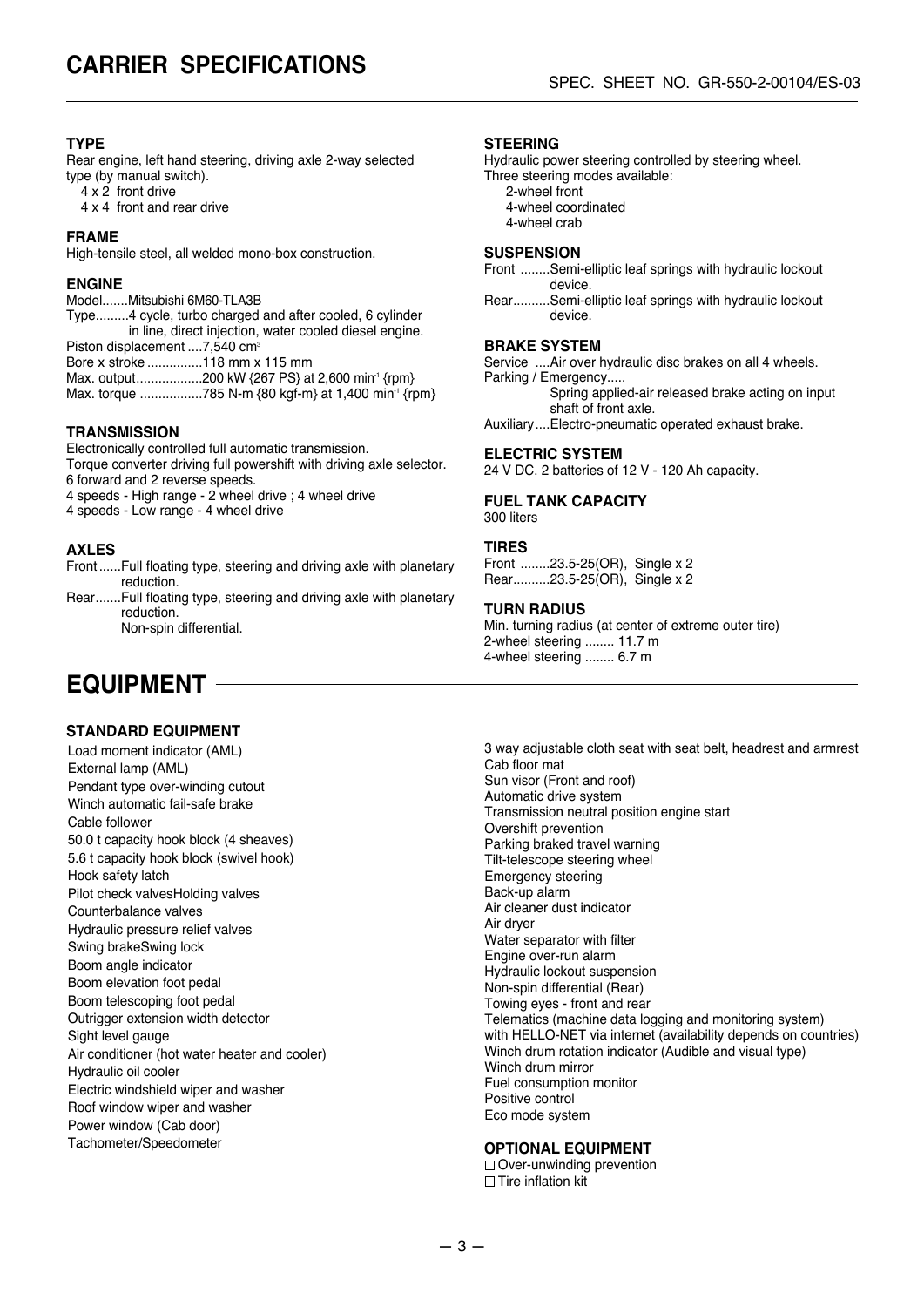

**NOTE:** The above lifting height and boom angle are based on a straight (unladen) boom, and allowance should be made for boom deflection obtained under laden conditions. The above working range is shown on condition with outriggers fully (7.0m) extended.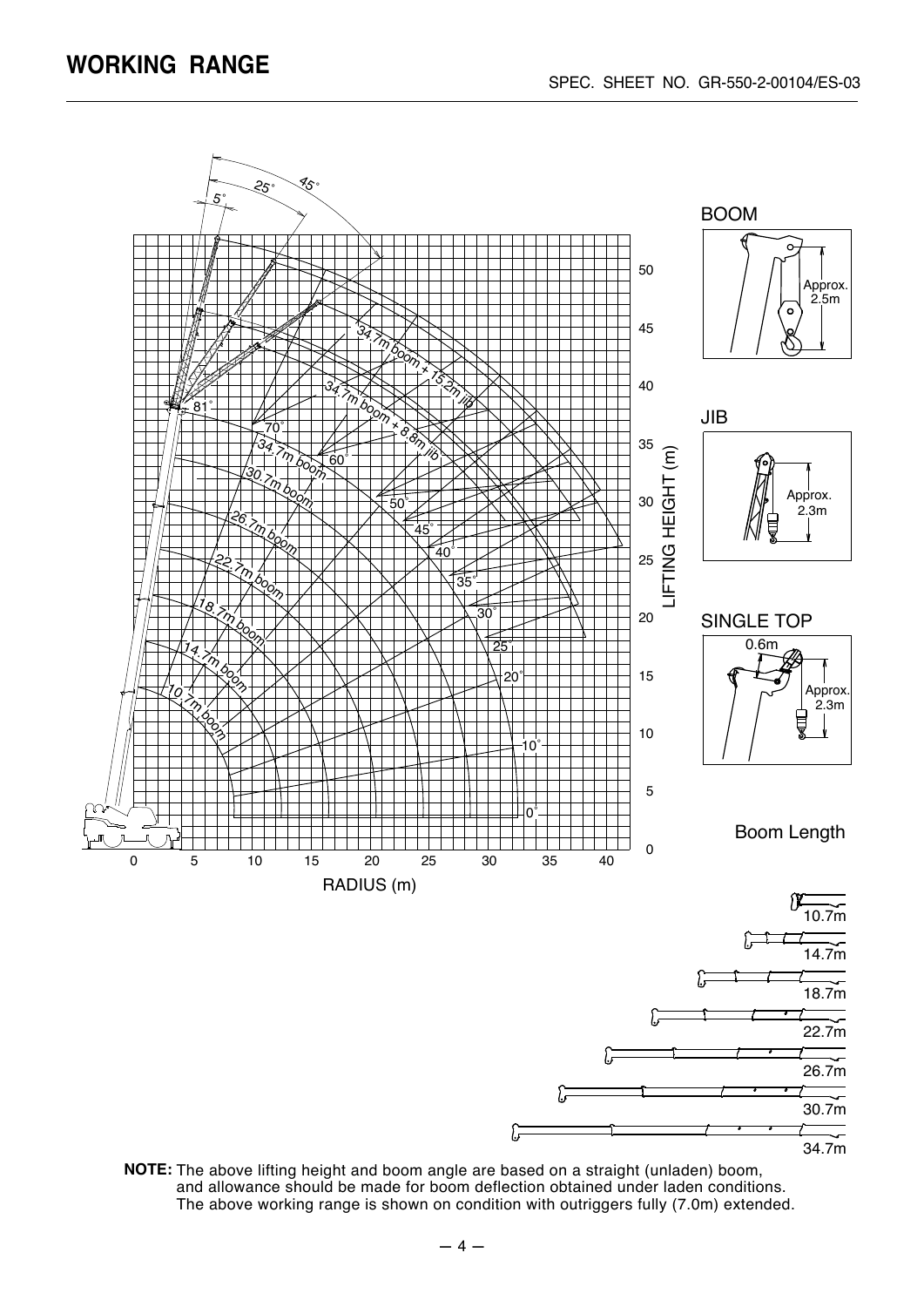| ON OUTRIGGERS FULLY EXTENDED 7.0m SPREAD |    |                   |              |       |    |                                |              |                  |    |                  |    |                                                                                       |                 |                   |
|------------------------------------------|----|-------------------|--------------|-------|----|--------------------------------|--------------|------------------|----|------------------|----|---------------------------------------------------------------------------------------|-----------------|-------------------|
|                                          |    |                   |              |       |    | 360° ROTATION (Unit: x1,000kg) |              |                  |    |                  |    |                                                                                       |                 |                   |
| A                                        |    | 10.7 <sub>m</sub> |              | 14.7m |    | 18.7m                          |              | 22.7m            |    | 26.7m            |    | 30.7m                                                                                 |                 | 34.7m             |
| B                                        | C  |                   | $\mathsf{C}$ |       | C  |                                | $\mathsf{C}$ |                  | C  |                  | C  |                                                                                       | C               |                   |
| 2.4                                      | 70 | 50.0              |              |       |    |                                |              |                  |    |                  |    |                                                                                       |                 |                   |
| $\overline{3.0}$                         | 66 | 46.0              | 73           | 21.2  | 77 | 21.2                           | 80           | 20.1             |    |                  |    |                                                                                       |                 |                   |
| 3.5                                      | 63 | 41.4              | 71           | 21.2  | 75 | 21.2                           | 79           | 20.1             | 81 | 18.7             |    |                                                                                       |                 |                   |
| 4.0                                      | 60 | 37.4              | 69           | 21.2  | 74 | 21.2                           | 77           | 20.1             | 80 | 18.5             |    |                                                                                       |                 |                   |
| 4.5                                      | 57 | 33.8              | 67           | 21.2  | 72 | 21.2                           | 76           | 20.1             | 79 | 18.3             | 81 | 15.0                                                                                  |                 |                   |
| 5.0                                      | 53 | 30.9              | 65           | 21.2  | 71 | 21.2                           | 75           | 19.8             | 78 | 17.7             | 80 | 14.6                                                                                  |                 |                   |
| 5.5                                      | 49 | 28.1              | 63           | 21.2  | 69 | 212                            | 74           | 19.5             | 77 | 17.0             | 79 | 14.3                                                                                  |                 |                   |
| 6.0                                      | 45 | 25.2              | 60           | 21.2  | 67 | 21.2                           | 72           | 19.2             | 76 | 16.4             | 78 | 13.9                                                                                  | 80              | 11.4              |
| 6.5                                      | 40 | 22.8              | 58           | 20.7  | 66 | 20.7                           | 71           | 18.8             | 75 | 15.7             | 77 | 13.5                                                                                  | 79              | 11.2              |
| 7.0                                      | 34 | 20.4              | 56           | 20.2  | 64 | 20.2                           | 70           | 18.4             | 73 | 15.1             | 76 | 13.0                                                                                  | 79              | 11.1              |
| 7.5                                      | 28 | 18.0              | 53           | 19.6  | 62 | 19.6                           | 68           | 18.0             | 72 | 14.5             | 75 | 12.5                                                                                  | 78              | 10.9              |
| 8.0                                      | 23 | 16.0              | 50           | 18.5  | 61 | 18.6                           | 67           | 17.5             | 71 | 14.0             | 74 | 12.1                                                                                  | 77              | 10.6              |
| 9.0                                      |    |                   | 45           | 15.7  | 57 | 16.2                           | 64           | 16.3             | 69 | 13.1             | 72 | 11.4                                                                                  | 75              | 9.9               |
| 10.0                                     |    |                   | 38           | 13.2  | 53 | 13.7                           | 61           | 13.9             | 66 | 12.2             | 70 | 10.8                                                                                  | 73              | 9.4               |
| 11.0                                     |    |                   | 29           | 11.1  | 49 | 11.5                           | 58           | 11.7             | 64 | 11.1             | 68 | 10.2                                                                                  | $\overline{72}$ | 8.9               |
| 12.0                                     |    |                   | 18           | 9.5   | 44 | 9.9                            | 55           | 10.1             | 62 | 9.8              | 66 | 9.4                                                                                   | 70              | 8.7               |
| 14.0                                     |    |                   |              |       | 34 | 7.5                            | 48           | 7.6              | 56 | 7.7              | 62 | 7.6                                                                                   | 66              | 7.5               |
| 16.0                                     |    |                   |              |       | 17 | 5.9                            | 40           | 6.0              | 51 | 6.1              | 57 | 6.0                                                                                   | 62              | 6.1               |
| 18.0                                     |    |                   |              |       |    |                                | 30           | $\overline{4.8}$ | 44 | $\overline{4.8}$ | 52 | $\overline{4.8}$                                                                      | 58              | $\overline{4.9}$  |
| 20.0                                     |    |                   |              |       |    |                                | 15           | $\overline{3.9}$ | 37 | $\overline{3.9}$ | 47 | $\overline{3.9}$                                                                      | 54              | $\overline{3.9}$  |
| 22.0                                     |    |                   |              |       |    |                                |              |                  | 28 | $\overline{3.2}$ | 41 | $\overline{3.3}$                                                                      | 49              | $\overline{3.3}$  |
| 24.0                                     |    |                   |              |       |    |                                |              |                  | 17 | 2.7              | 35 | $\overline{2.7}$                                                                      | 44              | $\overline{2.7}$  |
| 26.0                                     |    |                   |              |       |    |                                |              |                  |    |                  | 27 | 2.2                                                                                   | 39              | $\overline{2.3}$  |
| 28.0                                     |    |                   |              |       |    |                                |              |                  |    |                  | 14 | 1.9                                                                                   | 33              | 1.9               |
| 30.0                                     |    |                   |              |       |    |                                |              |                  |    |                  |    |                                                                                       | 25              | 1.5               |
| 32.0                                     |    |                   |              |       |    |                                |              |                  |    |                  |    |                                                                                       | 13              | 1.1               |
| D                                        |    |                   |              |       |    |                                | $0^{\circ}$  |                  |    |                  |    |                                                                                       |                 |                   |
|                                          |    |                   |              |       |    |                                |              |                  |    |                  |    |                                                                                       |                 |                   |
|                                          |    |                   |              |       |    | 360° ROTATION (Unit: x1,000kg) |              |                  |    |                  |    | LIFTING CAPACITIES AT ZERO DEGREE BOOM ANGLE ON OUTRIGGERS FULLY EXTENDED 7.0m SPREAD |                 |                   |
| A                                        |    | 10.7 <sub>m</sub> |              | 14.7m |    | 18.7m                          |              | 22.7m            |    | 26.7m            |    | 30.7 <sub>m</sub>                                                                     |                 | 34.7 <sub>m</sub> |
| C                                        | B  |                   | B            |       | B  |                                | B            |                  | B  |                  | B  |                                                                                       | B               |                   |

8.5 7.5 12.5 4.8 16.5 3.2 20.5 2.2 24.4 1.5 28.3 1.0 32.1 0.6

A: Boom length (m)

B: Load radius (m)

 $\overline{0}$ °

C: Loaded boom angle ( ˚)

D: Minimum boom angle ( ˚) for indicated boom length (no load)

#### **ON OUTRIGGERS**

| ON OUTRIGGERS FULLY EXTENDED 7.0m SPREAD<br>360° ROTATION (Unit: x1,000kg) |              |                |      |                       |      |         |  |              |              |                |      |                        |         |     |
|----------------------------------------------------------------------------|--------------|----------------|------|-----------------------|------|---------|--|--------------|--------------|----------------|------|------------------------|---------|-----|
|                                                                            |              |                |      |                       |      |         |  |              |              |                |      |                        |         |     |
|                                                                            |              |                |      | 34.7m Boom + 8.8m Jib |      |         |  |              |              |                |      | 34.7m Boom + 15.2m Jib |         |     |
| C                                                                          |              | $5^\circ$ Tilt |      | 25°Tilt               |      | 45°Tilt |  | C            |              | $5^\circ$ Tilt |      | 25°Tilt                | 45°Tilt |     |
|                                                                            | $\mathsf{R}$ | W              | R    | W                     | R    | W       |  |              | $\mathsf{R}$ | W              | R    | W                      | R       | W   |
| $80^\circ$                                                                 | 7.9          | 5.6            | 10.6 | 3.8                   | 12.7 | 2.7     |  | $80^\circ$   | 9.9          | 2.9            | 14.5 | 1.8                    | 18.0    | 1.2 |
| $77.5^\circ$                                                               | 10.0         | 5.4            | 12.5 | 3.6                   | 14.4 | 2.7     |  | $77.5^\circ$ | 12.4         | 2.8            | 16.7 | 1.8                    | 19.9    | 1.2 |
| $75^\circ$                                                                 | 12.1         | 5.2            | 14.5 | 3.5                   | 16.2 | 2.6     |  | $75^\circ$   | 14.8         | 2.7            | 18.9 | 1.7                    | 21.8    | 1.2 |
| $72.5^\circ$                                                               | 14.0         | 4.8            | 16.3 | 3.3                   | 17.8 | 2.5     |  | $72.5^\circ$ | 17.0         | 2.6            | 20.9 | 1.6                    | 23.6    | 1.2 |
| $70^\circ$                                                                 | 16.0         | 4.4            | 18.1 | 3.2                   | 19.5 | 2.5     |  | $70^\circ$   | 19.2         | 2.4            | 22.9 | 1.5                    | 25.4    | 1.1 |
| $67.5^\circ$                                                               | 17.7         | 4.1            | 19.8 | 3.1                   | 21.0 | 2.4     |  | 67.5°        | 21.2         | 2.2            | 24.7 | 1.5                    | 27.0    | 1.1 |
| $65^\circ$                                                                 | 19.5         | 3.9            | 21.5 | 3.0                   | 22.6 | 2.4     |  | $65^\circ$   | 23.2         | 2.1            | 26.5 | 1.4                    | 28.6    | 1.1 |
| $62.5^\circ$                                                               | 21.2         | 3.6            | 23.0 | 2.9                   | 24.0 | 2.3     |  | $62.5^\circ$ | 25.1         | 2.0            | 28.2 | 1.4                    | 30.1    | 1.1 |
| 60°                                                                        | 22.8         | 3.4            | 24.5 | 2.8                   | 25.5 | 2.3     |  | $60^\circ$   | 26.9         | 1.9            | 29.9 | 1.3                    | 31.6    | 1.1 |
| $57.5^\circ$                                                               | 24.2         | 3.0            | 26.0 | 2.6                   | 26.9 | 2.3     |  | $57.5^\circ$ | 28.7         | 1.8            | 31.5 | 1.3                    | 33.0    | 1.1 |
| $55^\circ$                                                                 | 25.6         | 2.6            | 27.4 | 2.4                   | 28.2 | 2.2     |  | $55^\circ$   | 30.5         | 1.7            | 33.1 | 1.2                    | 34.3    | 1.0 |
| $52.5^\circ$                                                               | 27.0         | 2.3            | 28.7 | 2.1                   | 29.3 | 2.0     |  | $52.5^\circ$ | 32.0         | 1.6            | 34.5 | 1.2                    | 35.5    | 1.0 |
| $50^\circ$                                                                 | 28.4         | 2.0            | 29.9 | 1.9                   | 30.4 | 1.8     |  | $50^\circ$   | 33.6         | 1.4            | 35.9 | 1.2                    | 36.7    | 1.0 |
| $47.5^\circ$                                                               | 29.6         | 1.8            | 31.1 | 1.7                   | 31.4 | 1.6     |  | $47.5^\circ$ | 35.0         | 1.3            | 37.1 | 1.1                    | 37.7    | 1.0 |
| $45^{\circ}$                                                               | 30.9         | 1.6            | 32.2 | 1.5                   | 32.5 | 1.4     |  | $45^\circ$   | 36.4         | 1.1            | 38.3 | 1.0                    | 38.7    | 1.0 |
| $42.5^\circ$                                                               | 32.1         | 1.4            | 33.2 | 1.3                   |      |         |  | $42.5^\circ$ | 37.5         | 1.0            | 39.4 | 0.9                    |         |     |
| $40^{\circ}$                                                               | 33.2         | 1.3            | 34.2 | 1.2                   |      |         |  | $40^\circ$   | 38.7         | 0.8            | 40.4 | 0.8                    |         |     |
| $37.5^\circ$                                                               | 34.2         | 1.1            | 35.1 | 1.1                   |      |         |  | $37.5^\circ$ | 39.8         | 0.7            | 41.3 | 0.7                    |         |     |
| $35^\circ$                                                                 | 35.3         | 1.0            | 36.0 | 1.0                   |      |         |  | $35^\circ$   | 41.0         | 0.6            | 42.2 | 0.6                    |         |     |
| $32.5^\circ$                                                               | 36.2         | 0.9            | 36.8 | 0.9                   |      |         |  |              |              |                |      |                        |         |     |
| $30^\circ$                                                                 | 37.0         | 0.8            | 37.6 | 0.8                   |      |         |  |              |              |                |      |                        |         |     |
| $27.5^\circ$                                                               | 37.8         | 0.8            | 38.2 | 0.8                   |      |         |  |              |              |                |      |                        |         |     |

 $\mathbb{R}^2$ 

 $\overline{\phantom{a}}$ 

C: Boom angle ( ˚)

25˚

R: Load radius (m)

W :Rated lifting capacity

38.5 0.7 38.7 0.7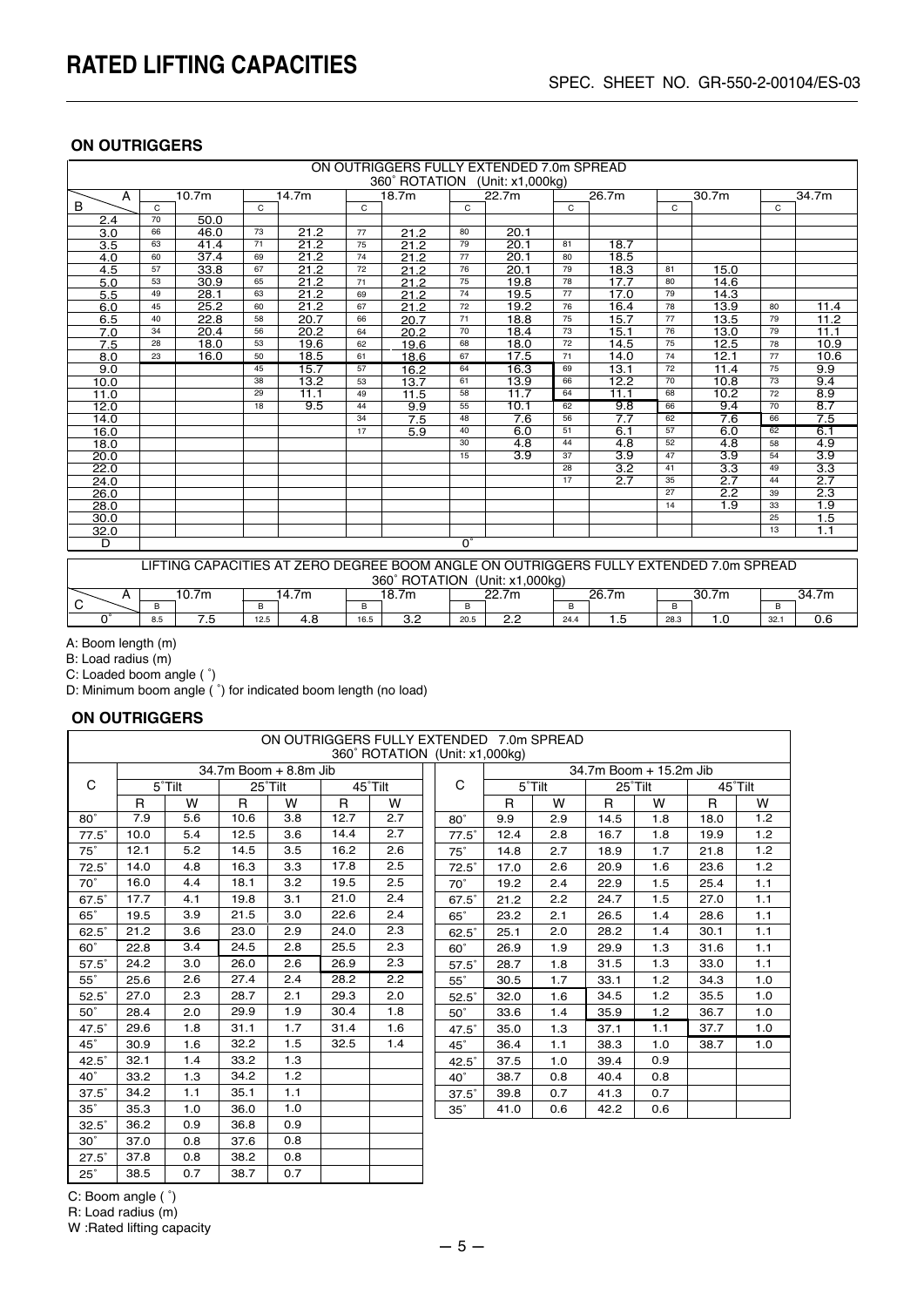|                  | ON OUTRIGGERS MID EXTENDED 6.5m SPREAD |                   |                            |       |              |       |             |                                |              |                                                                                     |       |                  |              |                  |
|------------------|----------------------------------------|-------------------|----------------------------|-------|--------------|-------|-------------|--------------------------------|--------------|-------------------------------------------------------------------------------------|-------|------------------|--------------|------------------|
|                  |                                        |                   |                            |       |              |       |             | 360° ROTATION (Unit: x1,000kg) |              |                                                                                     |       |                  |              |                  |
| A                |                                        | 10.7 <sub>m</sub> |                            | 14.7m |              | 18.7m |             | 22.7m                          |              | 26.7m                                                                               |       | 30.7m            |              | 34.7m            |
| B                | $\mathsf{C}$                           |                   | $\mathsf{C}$               |       | $\mathsf{C}$ |       | C           |                                | $\mathsf{C}$ |                                                                                     | C     |                  | $\mathsf{C}$ |                  |
| 2.4              | 70                                     | 50.0              |                            |       |              |       |             |                                |              |                                                                                     |       |                  |              |                  |
| $\overline{3.0}$ | 66                                     | 46.0              | 73                         | 21.2  | 77           | 21.2  | 80          | 20.1                           |              |                                                                                     |       |                  |              |                  |
| 3.5              | 63                                     | 41.4              | 71                         | 21.2  | 75           | 21.2  | 79          | 20.1                           | 81           | 18.7                                                                                |       |                  |              |                  |
| 4.0              | 60                                     | 37.4              | 69                         | 21.2  | 74           | 21.2  | 77          | 20.1                           | 80           | 18.6                                                                                |       |                  |              |                  |
| 4.5              | 57                                     | 33.8              | 67                         | 21.2  | 72           | 21.2  | 76          | 20.1                           | 79           | 18.3                                                                                | 81    | 15.0             |              |                  |
| 5.0              | 53                                     | 30.9              | 65                         | 21.2  | 71           | 21.2  | 75          | 19.8                           | 78           | 17.7                                                                                | 80    | 14.7             |              |                  |
| 5.5              | 49                                     | 28.1              | 63                         | 21.2  | 69           | 21.2  | 74          | 19.5                           | 77           | 17.1                                                                                | 79    | 14.3             |              |                  |
| 6.0              | 45                                     | 25.2              | 60                         | 21.2  | 67           | 21.2  | 72          | 19.2                           | 76           | 16.4                                                                                | 78    | 13.9             | 80           | 11.4             |
| 6.5              | 40                                     | 22.8              | 58                         | 20.5  | 66           | 20.6  | 71          | 18.8                           | 75           | 15.8                                                                                | 77    | 13.5             | 79           | 11.2             |
| 7.0              | 34                                     | 20.4              | 55                         | 19.6  | 64           | 19.7  | 70          | 18.4                           | 73           | 15.1                                                                                | 76    | 13.0             | 79           | 11.1             |
| 7.5              | 28                                     | 18.0              | 53                         | 18.6  | 62           | 18.9  | 68          | 18.0                           | 72           | 14.5                                                                                | 75    | 12.5             | 78           | 10.9             |
| 8.0              | 23                                     | 15.9              | 50                         | 17.0  | 60           | 17.3  | 67          | 16.8                           | 71           | 14.0                                                                                | 74    | 12.1             | 77           | 10.6             |
| 9.0              |                                        |                   | 45                         | 13.4  | 57           | 13.7  | 64          | 13.8                           | 69           | 13.2                                                                                | 72    | 11.4             | 75           | 9.9              |
| 10.0             |                                        |                   | 38                         | 11.0  | 53           | 11.3  | 61          | 11.5                           | 66           | 11.4                                                                                | 70    | 10.7             | 73           | 9.4              |
| 11.0             |                                        |                   | 29                         | 9.1   | 49           | 9.4   | 58          | 9.5                            | 64           | 9.7                                                                                 | 68    | 9.7              | 72           | 8.8              |
| 12.0             |                                        |                   | 18                         | 7.7   | 44           | 8.0   | 55          | 8.1                            | 62           | 8.2                                                                                 | 66    | 8.3              | 70           | 8.2              |
| 14.0             |                                        |                   |                            |       | 34           | 6.0   | 48          | 6.1                            | 56           | 6.2                                                                                 | 62    | 6.3              | 66           | 6.2              |
| 16.0             |                                        |                   |                            |       | 17           | 4.6   | 40          | $\overline{4.8}$               | 51           | 4.9                                                                                 | 57    | $\overline{4.9}$ | 62           | 4.9              |
| 18.0             |                                        |                   |                            |       |              |       | 30          | $\overline{3.8}$               | 44           | $\overline{3.8}$                                                                    | 52    | $\overline{3.9}$ | 58           | $\overline{3.9}$ |
| 20.0             |                                        |                   |                            |       |              |       | 15          | $\overline{3.0}$               | 37           | $\overline{3.1}$                                                                    | 47    | 3.1              | 54           | $\overline{3.1}$ |
| 22.0             |                                        |                   |                            |       |              |       |             |                                | 28           | 2.5                                                                                 | 41    | 2.5              | 49           | 2.5              |
| 24.0             |                                        |                   |                            |       |              |       |             |                                | 13           | 1.9                                                                                 | 35    | 2.0              | 44           | 2.1              |
| 26.0             |                                        |                   |                            |       |              |       |             |                                |              |                                                                                     | 27    | 1.7              | 39           | 1.7              |
| 28.0             |                                        |                   |                            |       |              |       |             |                                |              |                                                                                     | 14    | 1.3              | 33           | 1.3              |
| 30.0             |                                        |                   |                            |       |              |       |             |                                |              |                                                                                     |       |                  | 25           | 1.1              |
| 32.0             |                                        |                   |                            |       |              |       |             |                                |              |                                                                                     |       |                  | 12           | 0.8              |
| $\overline{D}$   |                                        |                   |                            |       |              |       | $0^{\circ}$ |                                |              |                                                                                     |       |                  |              |                  |
|                  |                                        |                   |                            |       |              |       |             |                                |              |                                                                                     |       |                  |              |                  |
|                  |                                        |                   |                            |       |              |       |             |                                |              | LIFTING CAPACITIES AT ZERO DEGREE BOOM ANGLE ON OUTRIGGERS MID EXTENDED 6.5m SPREAD |       |                  |              |                  |
|                  |                                        |                   |                            |       |              |       |             | 360° ROTATION (Unit: x1,000kg) |              |                                                                                     |       |                  |              |                  |
| A                |                                        | 10.7 <sub>m</sub> | 14.7 <sub>m</sub><br>18.7m |       |              | 22.7m |             |                                | 26.7m        |                                                                                     | 30.7m |                  | 34.7m        |                  |
| l C              | $\sf B$                                |                   | B                          |       | B            |       | B           |                                | B            |                                                                                     | B     |                  | B            |                  |
| $0^{\circ}$      | 8.5                                    | 7.5               | 12.5                       | 4.8   | 16.5         | 3.2   | 20.5        | 2.2                            | 24.4         | 1.5                                                                                 | 28.3  | 1.0              | 32.1         | 0.6              |

A: Boom length (m)

B: Load radius (m)

C: Loaded boom angle ( ˚)

D: Minimum boom angle ( ˚) for indicated boom length (no load)

#### **ON OUTRIGGERS**

|              | ON OUTRIGGERS MID EXTENDED 6.5m SPREAD<br>360° ROTATION (Unit: x1,000kg) |        |              |                       |         |     |  |              |      |        |      |                        |      |                 |
|--------------|--------------------------------------------------------------------------|--------|--------------|-----------------------|---------|-----|--|--------------|------|--------|------|------------------------|------|-----------------|
|              |                                                                          |        |              | 34.7m Boom + 8.8m Jib |         |     |  |              |      |        |      | 34.7m Boom + 15.2m Jib |      |                 |
| C            |                                                                          | 5°Tilt |              | 25°Tilt               | 45°Tilt |     |  | C            |      | 5°Tilt |      | 25°Tilt                |      | $45^\circ$ Tilt |
|              | $\mathsf{R}$                                                             | W      | $\mathsf{R}$ | W                     | R       | W   |  |              | R    | W      | R    | W                      | R    | W               |
| $80^\circ$   | 7.9                                                                      | 5.6    | 10.6         | 3.8                   | 12.7    | 2.7 |  | $80^\circ$   | 9.9  | 2.9    | 14.5 | 1.8                    | 18.0 | 1.2             |
| $77.5^\circ$ | 10.0                                                                     | 5.4    | 12.5         | 3.6                   | 14.4    | 2.7 |  | $77.5^\circ$ | 12.4 | 2.8    | 16.7 | 1.8                    | 19.9 | 1.2             |
| $75^\circ$   | 12.1                                                                     | 5.2    | 14.5         | 3.5                   | 16.2    | 2.6 |  | $75^\circ$   | 14.8 | 2.7    | 18.9 | 1.7                    | 21.8 | 1.2             |
| $72.5^\circ$ | 14.0                                                                     | 4.8    | 16.3         | 3.3                   | 17.8    | 2.5 |  | $72.5^\circ$ | 17.0 | 2.6    | 20.9 | 1.6                    | 23.6 | 1.2             |
| $70^\circ$   | 16.0                                                                     | 4.4    | 18.1         | 3.2                   | 19.5    | 2.5 |  | $70^\circ$   | 19.2 | 2.4    | 22.9 | 1.5                    | 25.4 | 1.1             |
| $67.5^\circ$ | 17.7                                                                     | 4.0    | 19.8         | 3.1                   | 21.0    | 2.4 |  | 67.5°        | 21.2 | 2.2    | 24.7 | 1.5                    | 27.0 | 1.1             |
| $65^\circ$   | 19.4                                                                     | 3.6    | 21.5         | 3.0                   | 22.6    | 2.4 |  | $65^\circ$   | 23.2 | 2.1    | 26.5 | 1.4                    | 28.6 | 1.1             |
| $62.5^\circ$ | 20.9                                                                     | 3.1    | 22.9         | 2.6                   | 24.0    | 2.2 |  | $62.5^\circ$ | 25.1 | 2.0    | 28.2 | 1.4                    | 30.1 | 1.1             |
| $60^\circ$   | 22.4                                                                     | 2.6    | 24.4         | 2.3                   | 25.5    | 2.1 |  | $60^\circ$   | 26.9 | 1.9    | 29.9 | 1.3                    | 31.6 | 1.1             |
| $57.5^\circ$ | 23.9                                                                     | 2.3    | 25.7         | 2.0                   | 26.7    | 1.9 |  | $57.5^\circ$ | 28.5 | 1.6    | 31.5 | 1.2                    | 33.0 | 1.1             |
| $55^\circ$   | 25.4                                                                     | 2.0    | 27.1         | 1.7                   | 28.0    | 1.7 |  | $55^\circ$   | 30.2 | 1.4    | 33.0 | 1.1                    | 34.3 | 1.0             |
| $52.5^\circ$ | 26.8                                                                     | 1.8    | 28.4         | 1.5                   | 29.1    | 1.5 |  | $52.5^\circ$ | 31.6 | 1.1    | 34.4 | 1.0                    | 35.4 | 0.9             |
| $50^\circ$   | 28.2                                                                     | 1.5    | 29.7         | 1.3                   | 30.3    | 1.3 |  | $50^\circ$   | 33.1 | 0.9    | 35.7 | 0.8                    | 36.5 | 0.8             |
| $47.5^\circ$ | 29.4                                                                     | 1.3    | 30.8         | 1.1                   | 31.3    | 1.1 |  | $47.5^\circ$ | 34.5 | 0.8    | 36.9 | 0.7                    | 37.5 | 0.7             |
| $45^\circ$   | 30.7                                                                     | 1.1    | 32.0         | 1.0                   | 32.4    | 0.9 |  | $45^\circ$   | 35.9 | 0.6    | 38.1 | 0.5                    | 38.5 | 0.5             |
| $42.5^\circ$ | 31.9                                                                     | 0.9    | 33.0         | 0.8                   |         |     |  |              |      |        |      |                        |      |                 |
| $40^{\circ}$ | 33.0                                                                     | 0.7    | 34.1         | 0.7                   |         |     |  |              |      |        |      |                        |      |                 |
| $37.5^\circ$ | 34.1                                                                     | 0.6    | 35.0         | 0.6                   |         |     |  |              |      |        |      |                        |      |                 |

C: Boom angle ( ˚)

R: Load radius (m)

W :Rated lifting capacity

<u>35゜ | 35.1 | 0.5 | 35.9 | 0.5</u>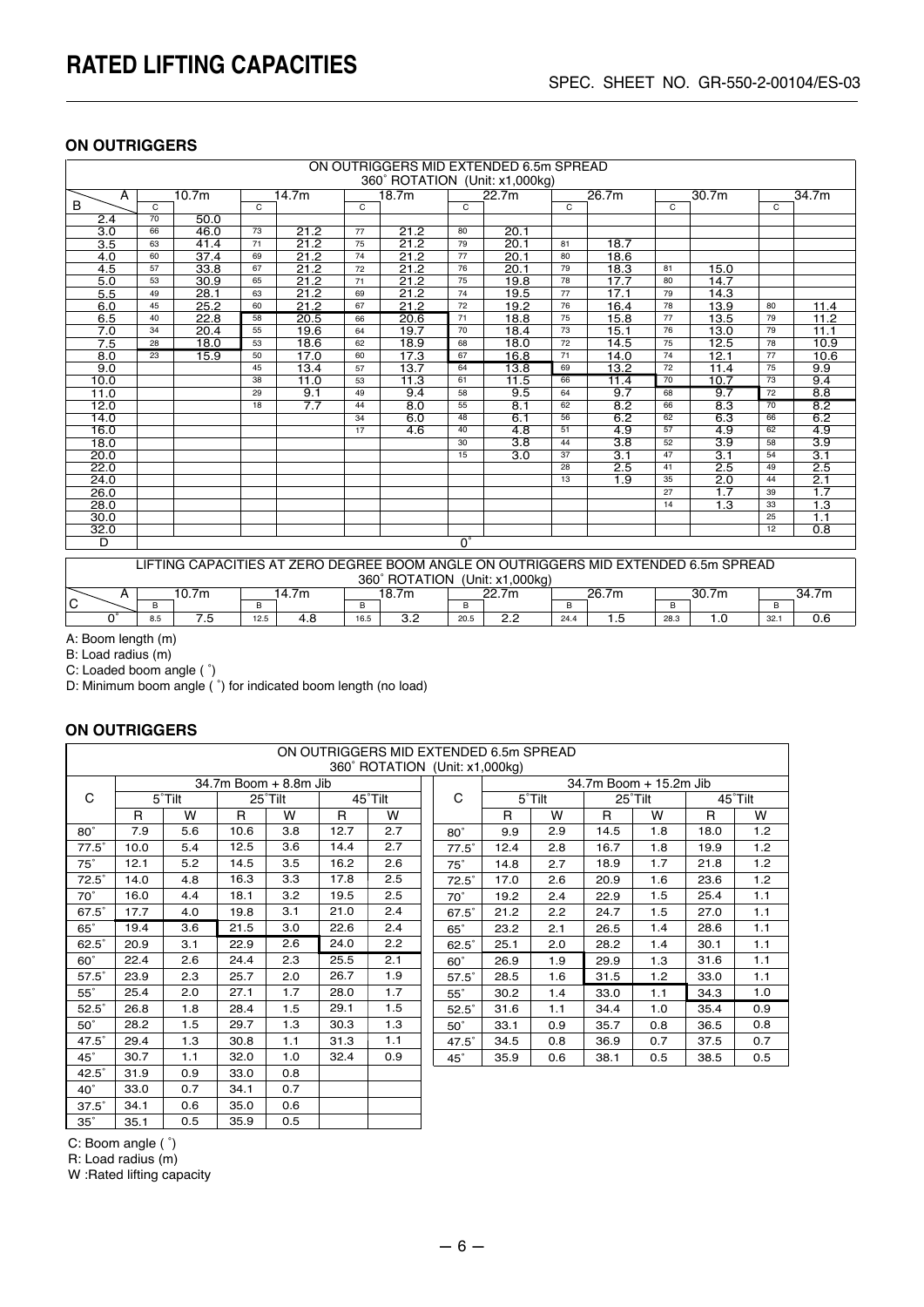|      | ON OUTRIGGERS MID EXTENDED 5.0m SPREAD<br>360° ROTATION (Unit: x1,000kg) |                   |    |                   |    |                   |    |                  |    |                  |                 |                  |    |                  |
|------|--------------------------------------------------------------------------|-------------------|----|-------------------|----|-------------------|----|------------------|----|------------------|-----------------|------------------|----|------------------|
| A    |                                                                          | 10.7 <sub>m</sub> |    | 14.7 <sub>m</sub> |    | 18.7 <sub>m</sub> |    | 22.7m            |    | 26.7m            |                 | 30.7m            |    | 34.7m            |
| B    | C                                                                        |                   | C  |                   | C  |                   | C  |                  | C  |                  | C               |                  | C  |                  |
| 2.4  | 70                                                                       | 50.0              |    |                   |    |                   |    |                  |    |                  |                 |                  |    |                  |
| 3.0  | 66                                                                       | 46.0              | 73 | 21.2              | 77 | 21.2              | 80 | 20.1             |    |                  |                 |                  |    |                  |
| 3.5  | 63                                                                       | 41.4              | 71 | 21.2              | 75 | 21.2              | 79 | 20.1             | 81 | 18.7             |                 |                  |    |                  |
| 4.0  | 60                                                                       | 37.2              | 69 | 21.2              | 74 | 21.2              | 77 | 20.1             | 80 | 18.6             |                 |                  |    |                  |
| 4.5  | 57                                                                       | 33.4              | 67 | 21.2              | 72 | 21.2              | 76 | 20.1             | 79 | 18.3             | 81              | 15.0             |    |                  |
| 5.0  | 53                                                                       | 28.5              | 65 | 20.3              | 71 | 20.4              | 75 | 19.7             | 78 | 17.7             | 80              | 14.7             |    |                  |
| 5.5  | 49                                                                       | 23.5              | 62 | 19.3              | 69 | 19.5              | 74 | 19.3             | 77 | 17.1             | 79              | 14.3             |    |                  |
| 6.0  | 45                                                                       | 18.5              | 60 | 18.3              | 67 | 18.6              | 72 | 18.9             | 76 | 16.4             | 78              | 13.9             | 80 | 11.4             |
| 6.5  | 39                                                                       | 15.8              | 58 | 16.4              | 66 | 16.8              | 71 | 17.1             | 75 | 15.3             | 77              | 13.5             | 79 | 11.3             |
| 7.0  | 33                                                                       | 13.7              | 55 | 14.4              | 64 | 14.7              | 69 | 15.0             | 73 | 14.0             | 76              | 13.0             | 79 | 11.1             |
| 7.5  | 27                                                                       | 11.7              | 53 | 12.3              | 62 | 12.6              | 68 | 12.8             | 72 | 12.8             | 75              | 12.5             | 78 | 10.9             |
| 8.0  | 23                                                                       | 10.2              | 50 | 11.0              | 60 | 11.2              | 67 | 11.5             | 71 | 11.6             | 74              | 11.5             | 77 | 10.4             |
| 9.0  |                                                                          |                   | 44 | 8.7               | 57 | 8.9               | 64 | 9.2              | 69 | 9.3              | 72              | 9.3              | 75 | 9.1              |
| 10.0 |                                                                          |                   | 38 | 7.2               | 53 | 7.4               | 61 | 7.6              | 66 | 7.8              | $\overline{70}$ | 7.8              | 73 | $\overline{7.7}$ |
| 11.0 |                                                                          |                   | 29 | 5.9               | 49 | 6.2               | 58 | 6.4              | 64 | 6.5              | 68              | 6.5              | 71 | 6.5              |
| 12.0 |                                                                          |                   | 18 | $\overline{4.9}$  | 44 | 5.3               | 55 | 5.5              | 61 | 5.6              | 66              | 5.6              | 69 | 5.6              |
| 14.0 |                                                                          |                   |    |                   | 34 | $\overline{3.8}$  | 48 | 4.1              | 56 | 4.2              | 61              | 4.2              | 65 | 4.2              |
| 16.0 |                                                                          |                   |    |                   | 17 | 2.8               | 40 | $\overline{3.1}$ | 50 | $\overline{3.1}$ | 57              | $\overline{3.1}$ | 62 | $\overline{3.2}$ |
| 18.0 |                                                                          |                   |    |                   |    |                   | 30 | $\overline{2.3}$ | 44 | $\overline{2.4}$ | 52              | 2.4              | 57 | 2.4              |
| 20.0 |                                                                          |                   |    |                   |    |                   | 15 | 1.7              | 37 | 1.8              | 47              | 1.8              | 53 | 1.8              |
| 22.0 |                                                                          |                   |    |                   |    |                   |    |                  | 28 | 1.4              | 41              | 1.4              | 49 | 1.4              |
| 24.0 |                                                                          |                   |    |                   |    |                   |    |                  | 14 | 1.0              | 34              | 1.0              | 44 | 1.1              |
| 26.0 |                                                                          |                   |    |                   |    |                   |    |                  |    |                  | 26              | 0.7              | 38 | 0.8              |
| 28.0 | 0.5<br>13                                                                |                   |    |                   |    |                   |    |                  |    |                  |                 |                  | 33 | 0.6              |
| D    | 19°<br>$0^{\circ}$                                                       |                   |    |                   |    |                   |    |                  |    |                  |                 |                  |    |                  |
|      |                                                                          |                   |    |                   |    |                   |    |                  |    |                  |                 |                  |    |                  |

|   | LIFTING CAPACITIES AT ZERO DEGREE BOOM ANGLE ON OUTRIGGERS MID EXTENDED 5.0m SPREAD |       |      |                                                                  |  |       |  |       |  |       |  |       |  |  |
|---|-------------------------------------------------------------------------------------|-------|------|------------------------------------------------------------------|--|-------|--|-------|--|-------|--|-------|--|--|
|   | 360° ROTATION (Unit: x1.000kg)                                                      |       |      |                                                                  |  |       |  |       |  |       |  |       |  |  |
|   |                                                                                     | 10.7m |      | 14.7m                                                            |  | 18.7m |  | 22.7m |  | 26.7m |  | 30.7m |  |  |
| С |                                                                                     |       |      |                                                                  |  |       |  |       |  |       |  |       |  |  |
|   | 8.5                                                                                 | . ت   | 12.5 | 2.6<br>0.9<br>. 6،<br>4.5<br>0.4<br>20.5<br>28.3<br>16.5<br>24.4 |  |       |  |       |  |       |  |       |  |  |

A: Boom length (m)

B: Load radius (m)

C: Loaded boom angle ( ˚)

D: Minimum boom angle ( ˚) for indicated boom length (no load)

#### **ON OUTRIGGERS**

|              | ON OUTRIGGERS MID EXTENDED 5.0m SPREAD |        |      |                       |         |                                |  |              |                        |        |      |         |         |                  |  |  |  |
|--------------|----------------------------------------|--------|------|-----------------------|---------|--------------------------------|--|--------------|------------------------|--------|------|---------|---------|------------------|--|--|--|
|              |                                        |        |      |                       |         | 360° ROTATION (Unit: x1.000kg) |  |              |                        |        |      |         |         |                  |  |  |  |
|              |                                        |        |      | 34.7m Boom + 8.8m Jib |         |                                |  |              | 34.7m Boom + 15.2m Jib |        |      |         |         |                  |  |  |  |
| C            |                                        | 5°Tilt |      | 25°Tilt               | 45°Tilt |                                |  | C            |                        | 5°Tilt |      | 25°Tilt | 45°Tilt |                  |  |  |  |
|              | R                                      | w      | R    | W                     | R       | w                              |  |              | R                      | W      | R    | W       | R       | W                |  |  |  |
| $80^\circ$   | 7.9                                    | 5.6    | 10.6 | 3.8                   | 12.7    | 2.7                            |  | $80^\circ$   | 9.9                    | 2.9    | 14.5 | 1.8     | 17.9    | 1.2              |  |  |  |
| $77.5^\circ$ | 10.0                                   | 5.4    | 12.5 | 3.6                   | 14.4    | 2.7                            |  | $77.5^\circ$ | 12.4                   | 2.8    | 16.7 | 1.8     | 19.9    | 1.2              |  |  |  |
| $75^\circ$   | 12.1                                   | 5.2    | 14.5 | 3.5                   | 16.2    | 2.6                            |  | $75^\circ$   | 14.8                   | 2.7    | 18.9 | 1.7     | 21.8    | 1.2 <sub>1</sub> |  |  |  |
| $72.5^\circ$ | 13.9                                   | 4.4    | 16.2 | 3.2                   | 17.8    | 2.5                            |  | $72.5^\circ$ | 17.0                   | 2.6    | 20.9 | 1.6     | 23.6    | 1.2              |  |  |  |
| $70^\circ$   | 15.6                                   | 3.6    | 18.0 | 2.9                   | 19.5    | 2.4                            |  | $70^\circ$   | 19.2                   | 2.4    | 22.9 | 1.5     | 25.4    | 1.1              |  |  |  |
| $67.5^\circ$ | 17.3                                   | 3.0    | 19.5 | 2.5                   | 20.9    | $2.2^{\circ}$                  |  | $67.5^\circ$ | 21.0                   | 2.0    | 24.6 | 1.4     | 27.0    | 1.1              |  |  |  |
| $65^\circ$   | 19.0                                   | 2.4    | 21.1 | 2.1                   | 22.4    | 2.0                            |  | $65^\circ$   | 22.9                   | 1.7    | 26.4 | 1.3     | 28.6    | 1.1              |  |  |  |
| $62.5^\circ$ | 20.5                                   | 2.0    | 22.6 | 1.8                   | 23.8    | 1.7                            |  | $62.5^\circ$ | 24.6                   | 1.4    | 28.0 | 1.1     | 30.0    | 1.0              |  |  |  |
| $60^\circ$   | 22.0                                   | 1.5    | 24.0 | 1.4                   | 25.2    | 1.4                            |  | $60^\circ$   | 26.2                   | 1.1    | 29.6 | 0.9     | 31.5    | 0.9              |  |  |  |
| $57.5^\circ$ | 23.5                                   | 1.3    | 25.4 | 1.2                   | 26.4    | 1.1                            |  | $57.5^\circ$ | 27.9                   | 0.8    | 31.1 | 0.7     | 32.8    | 0.7              |  |  |  |
| $55^\circ$   | 24.9                                   | 1.0    | 26.8 | 0.9                   | 27.7    | 0.9                            |  | $55^\circ$   | 29.5                   | 0.6    | 32.5 | 0.5     | 34.0    | 0.5              |  |  |  |
| $52.5^\circ$ | 26.3                                   | 0.8    | 28.1 | 0.7                   | 28.8    | 0.7                            |  |              |                        |        |      |         |         |                  |  |  |  |
| $50^\circ$   | 27.7                                   | 0.6    | 29.4 | 0.5                   | 30.0    | 0.5                            |  |              |                        |        |      |         |         |                  |  |  |  |

C: Boom angle ( ˚)

R: Load radius (m)

W :Rated lifting capacity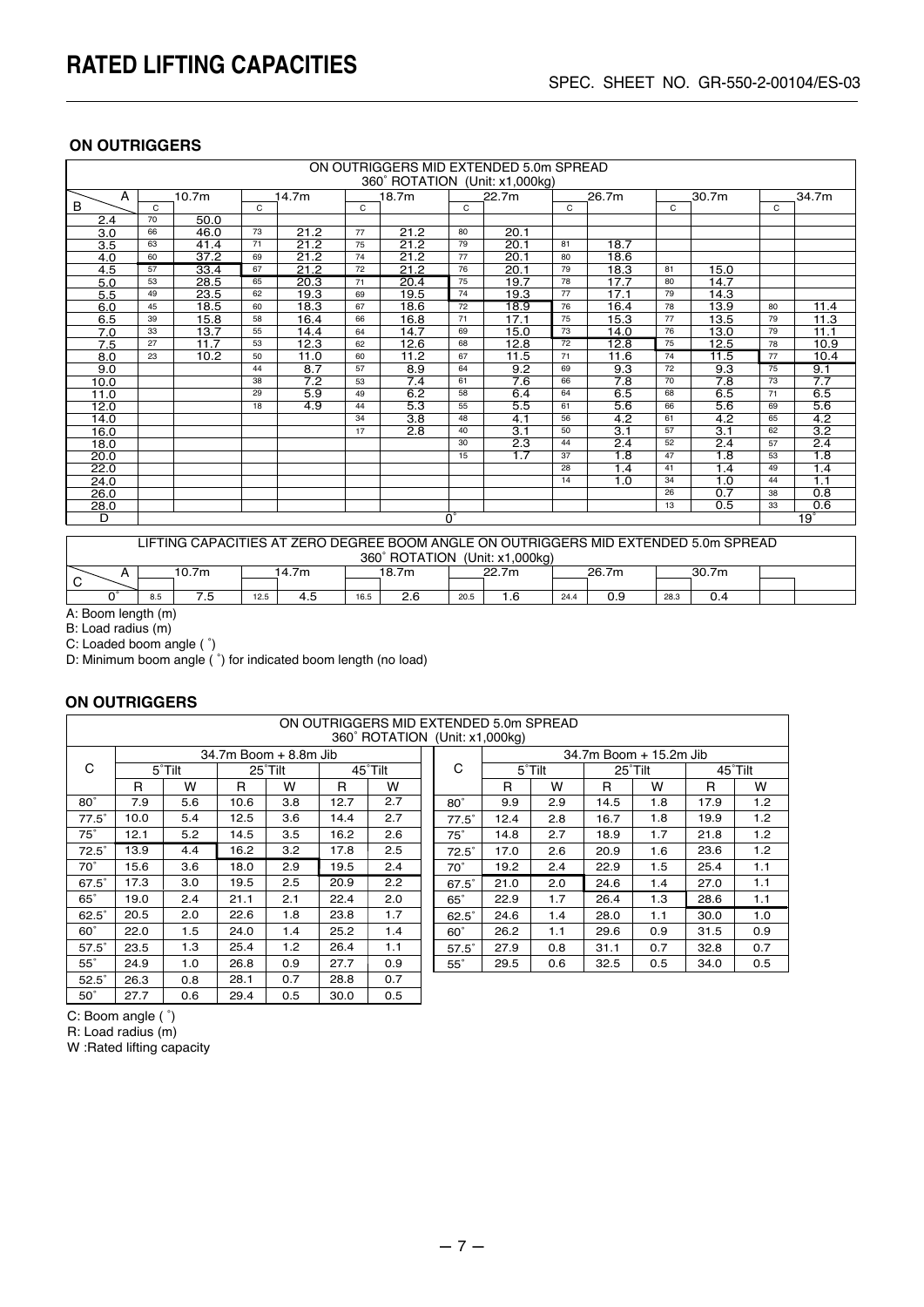|      | ON OUTRIGGERS FULLY EXTENDED 2.48m SPREAD |                   |                   |                   |    |                                |    |            |       |              |       |            |       |            |
|------|-------------------------------------------|-------------------|-------------------|-------------------|----|--------------------------------|----|------------|-------|--------------|-------|------------|-------|------------|
|      |                                           |                   |                   |                   |    | 360° ROTATION (Unit: x1,000kg) |    |            |       |              |       |            |       |            |
| A    |                                           | 10.7 <sub>m</sub> |                   | 14.7 <sub>m</sub> |    | 18.7 <sub>m</sub>              |    | 22.7m      | 26.7m |              | 30.7m |            | 34.7m |            |
| B    | C                                         |                   | C                 |                   | C  |                                | C  |            | C     |              | C     |            | C     |            |
| 2.4  | 70                                        | 34.4              |                   |                   |    |                                |    |            |       |              |       |            |       |            |
| 3.0  | 66                                        | 23.0              | 73                | 21.2              | 77 | 21.2                           | 80 | 20.1       |       |              |       |            |       |            |
| 3.5  | 63                                        | 17.2              | 71                | 17.6              | 75 | 17.5                           | 79 | 17.0       | 81    | 15.2         |       |            |       |            |
| 4.0  | 60                                        | 13.5              | 69                | 14.3              | 74 | 14.3                           | 77 | 14.1       | 80    | 13.6         |       |            |       |            |
| 4.5  | 57                                        | 10.7              | 67                | 11.3              | 72 | 11.6                           | 76 | 11.6       | 78    | 11.2         | 81    | 10.4       |       |            |
| 5.0  | 53                                        | 9.0               | 65                | 9.7               | 71 | 10.0                           | 75 | 10.0       | 77    | 9.7          | 79    | 9.4        |       |            |
| 5.5  | 49                                        | 7.6               | 62                | 8.2               | 69 | 8.5                            | 73 | 8.6        | 76    | 8.4          | 78    | 8.1        |       |            |
| 6.0  | 45                                        | 6.2               | 60                | 6.8               | 67 | 7.1                            | 72 | 7.3        | 75    | 7.1          | 77    | 6.9        | 80    | 6.3        |
| 6.5  | 40                                        | 5.3               | 58                | 5.9               | 66 | 6.1                            | 70 | 6.4        | 74    | 6.3          | 76    | 6.1        | 78    | 5.8        |
| 7.0  | 35                                        | 4.6               | 55                | 5.1               | 64 | 5.4                            | 69 | 5.6        | 73    | 5.6          | 75    | 5.4        | 77    | 5.1        |
| 7.5  | 30                                        | 3.8               | 53                | 4.4               | 62 | 4.6                            | 68 | 4.8        | 72    | 4.9          | 74    | 4.7        | 76    | 4.5        |
| 8.0  | 23                                        | 3.3               | 50                | 3.8               | 60 | 4.0                            | 66 | 4.3        | 70    | 4.4          | 73    | 4.2        | 76    | 4.0        |
| 9.0  |                                           |                   | 44                | 2.9               | 57 | 3.1                            | 63 | 3.3        | 68    | 3.4          | 71    | 3.3        | 74    | 3.2        |
| 10.0 |                                           |                   | 38                | 2.2               | 53 | 2.4                            | 60 | 2.6        | 66    | 2.7          | 69    | 2.7        | 72    | 2.5        |
| 11.0 |                                           |                   | 30                | 1.6               | 49 | 1.9                            | 57 | 2.0        | 63    | 2.1          | 67    | 2.1        | 70    | 2.0        |
| 12.0 |                                           |                   | 19                | 1.2               | 44 | 1.4                            | 54 | 1.6        | 61    | 1.7          | 65    | 1.7        | 68    | 1.6        |
| 14.0 |                                           |                   |                   |                   | 33 | 0.7                            | 47 | 0.9        | 56    | 1.0          | 61    | 1.0        | 65    | 0.9        |
| 16.0 |                                           |                   |                   |                   |    |                                |    |            |       |              | 56    | 0.5        | 61    | 0.5        |
| D    |                                           |                   | $\bar{0}^{\circ}$ |                   |    |                                |    | $36^\circ$ |       | $44^{\circ}$ |       | $51^\circ$ |       | $57^\circ$ |

LIFTING CAPACITIES AT ZERO DEGREE BOOM ANGLE ON OUTRIGGERS MIN EXTENDED 2.48m SPREAD 360˚ ROTATION (Unit: x1,000kg)

|   | 000110111011<br>101111.711000111 |          |      |      |  |  |  |  |  |  |  |  |  |
|---|----------------------------------|----------|------|------|--|--|--|--|--|--|--|--|--|
|   |                                  |          |      | 4.7m |  |  |  |  |  |  |  |  |  |
| ∽ |                                  |          |      |      |  |  |  |  |  |  |  |  |  |
|   | 8.5                              | <u>.</u> | 12.5 |      |  |  |  |  |  |  |  |  |  |
|   |                                  |          |      |      |  |  |  |  |  |  |  |  |  |

A: Boom length (m)

B: Load radius (m)

C: Loaded boom angle ( ˚)

D: Minimum boom angle ( ˚) for indicated boom length (no load)

#### **NOTES FOR "ON OUTRIGGERS" TABLE**

- 1. Rated lifting capacities have been tested to and meet minimum requirements of SAE J1063-Cantilevered Boom Crane Structures Method of Test.
- 2. Rated lifting capacities do not exceed 85 % of the tipping load on outriggers fully extended as determined by SAE J765-Crane Stability Test Code.

Rated lifting capacities for partially extended outriggers are determined from the formula, Rated Lifting Capacities =(Tipping Load -0.1 x Tip Reaction)/1.25.

- 3. Rated lifting capacities shown in the table are based on condition that crane is set on firm level surface. Those above thick lines are based on crane strength and those below, on its stability.
- 4. The mass of the hook (500kg for 50.0 t capacity, 150kg for 5.6 t capacity), slings and all similarly used load handling devices must be considered as part of the load and must be deducted from the lifting capacities.
- 5. For rated lifting capacity of single top, reduce the rated lifting capacities of relevant boom according to a weight reducti on for auxil iary load handling equipment. Capacities of single top shall not exceed 5,600 kg including main boom hook mass and the net capacity must be so reduced.
- 6. Standard number of parts of line for each boom length is as shown below. Load per line should not surpass 54.9 kN {5,600 kgf} or main winch and auxiliary winch.

| Boom length                | 10.7m | 10.7m to 18.7m | 18.7m to 34.7m $\vert$ | Single top / Jib |
|----------------------------|-------|----------------|------------------------|------------------|
| Number of<br>parts of line |       |                |                        |                  |

 The lifting capacity data stored in the Load moment indicator (AML) is based on the standard number of parts of line listed in the chart.

Maximum lifting capacity is restricted by the number of parts of line of Load moment indicator (AML).

7. The lifting capacity for over-side area differs depending on the outrigger extension width. Work with the capacity corresponding to the extension width. The lifting capacities for over-front and over-rear areas are for "outriggers fully extended". However, the areas (angle a) differ depending on the outrigger extension width.

| Outriggers extended width | 6.5m(middle) |    | $5.0m(middle)$   2.48m(minimum) |
|---------------------------|--------------|----|---------------------------------|
| Angle a <sup>®</sup>      | 45           | 40 |                                 |

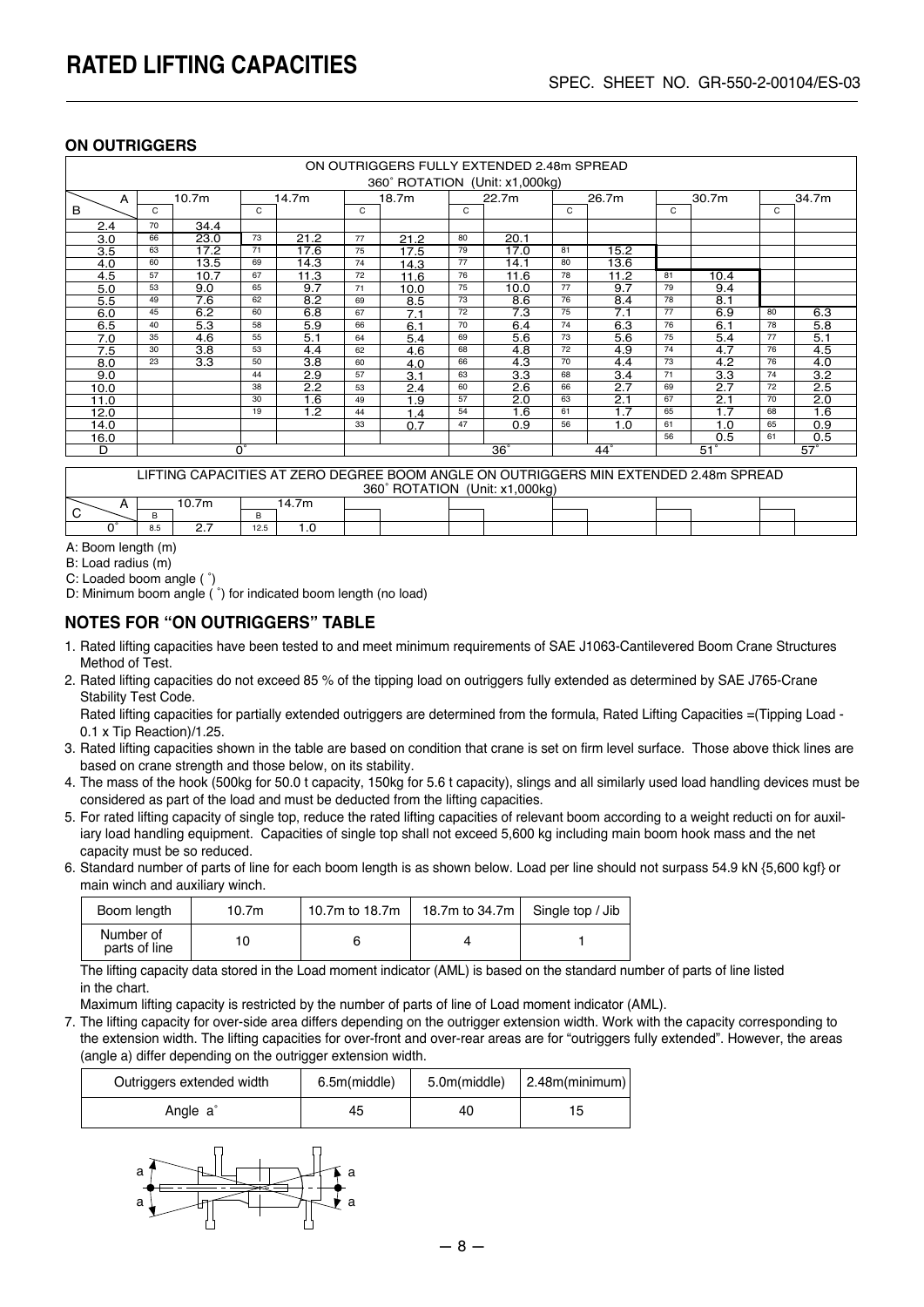#### **ON RUBBER**

|                        |             |                   |             |            |             | ON RUBBER STATIONARY (Unit: x1,000kg) |                        |               |                   |             |            |             |     |
|------------------------|-------------|-------------------|-------------|------------|-------------|---------------------------------------|------------------------|---------------|-------------------|-------------|------------|-------------|-----|
|                        |             |                   |             | Over Front |             |                                       |                        | 360° Rotation |                   |             |            |             |     |
| A                      |             | 10.7 <sub>m</sub> |             | 18.7m      |             | 26.7m                                 |                        |               | 10.7 <sub>m</sub> |             | 18.7m      | 26.7m       |     |
| B                      | $\mathbf C$ |                   | $\mathbf C$ |            | $\mathbf C$ |                                       |                        | С             |                   | $\mathbf C$ |            | $\mathbf C$ |     |
| 3.0                    | 66          | 21.9              |             |            |             |                                       |                        | 66            | 12.3              |             |            |             |     |
| 3.5                    | 63          | 19.7              |             |            |             |                                       |                        | 63            | 10.8              |             |            |             |     |
| 4.0                    | 60          | 17.7              | 74          | 13.8       |             |                                       |                        | 60            | 9.2               |             |            |             |     |
| 4.5                    | 57          | 15.8              | 72          | 13.8       |             |                                       |                        | 56            | 7.6               | 72          | 7.4        |             |     |
| 5.0                    | 53          | 14.5              | 71          | 12.9       |             |                                       |                        | 53            | 6.5               | 71          | 6.7        |             |     |
| 5.5                    | 49          | 13.3              | 69          | 11.8       |             |                                       |                        | 49            | 5.4               | 69          | 5.8        |             |     |
| 6.0                    | 45          | 12.0              | 67          | 10.8       |             |                                       |                        | 45            | 4.4               | 67          | 5.0        |             |     |
| 6.5                    | 40          | 10.8              | 66          | 10.0       | 74          | 6.1                                   |                        | 41            | 3.7               | 66          | 4.4        | 74          | 3.4 |
| 7.0                    | 35          | 9.7               | 64          | 9.2        | 73          | 6.1                                   |                        | 36            | 3.2               | 64          | 3.8        | 73          | 3.4 |
| 7.5                    | 30          | 8.5               | 62          | 8.5        | 72          | 6.1                                   |                        | 31            | 2.6               | 62          | 3.2        | 72          | 3.4 |
| 8.0                    | 23          | 7.7               | 60          | 7.8        | 70          | 5.8                                   |                        | 23            | 2.3               | 60          | 2.8        | 70          | 3.1 |
| 9.0                    |             |                   | 57          | 6.5        | 68          | 5.1                                   |                        |               |                   | 57          | 2.2        | 68          | 2.4 |
| 10.0                   |             |                   | 53          | 5.5        | 66          | 4.5                                   |                        |               |                   | 53          | 1.7        | 66          | 1.9 |
| 11.0                   |             |                   | 49          | 4.6        | 63          | 4.0                                   |                        |               |                   | 49          | 1.2        | 63          | 1.5 |
| 12.0                   |             |                   | 44          | 3.9        | 61          | 3.7                                   |                        |               |                   | 44          | 0.9        | 61          | 1.1 |
| 14.0                   |             |                   | 34          | 2.8        | 56          | 3.0                                   |                        |               |                   |             |            | 56          | 0.6 |
| 16.0                   |             |                   | 17          | 2.1        | 50          | 2.2                                   |                        |               |                   |             |            |             |     |
| 18.0                   |             |                   |             |            | 44          | 1.7                                   |                        |               |                   |             |            |             |     |
| 20.0                   |             |                   |             |            | 37          | 1.2                                   |                        |               |                   |             |            |             |     |
| 22.0                   |             |                   |             |            | 28          | 0.9                                   |                        |               |                   |             |            |             |     |
| 24.0                   |             |                   |             |            | 14          | 0.6                                   |                        |               |                   |             |            |             |     |
| D                      |             |                   |             |            |             |                                       |                        |               |                   |             |            |             |     |
| $\overline{0}^{\circ}$ |             |                   |             |            |             |                                       | $\overline{0^{\circ}}$ |               | $\overline{28}$ ° |             | $53^\circ$ |             |     |

|    | LIFTING CAPACITIES AT ZERO DEGREE BOOM ANGLE<br>ON RUBBER STATIONARY |       |      |       |      |       |     |                   |  |  |
|----|----------------------------------------------------------------------|-------|------|-------|------|-------|-----|-------------------|--|--|
|    | Over Front                                                           |       |      |       |      |       |     | 360°<br>Rotation  |  |  |
| A  |                                                                      | 10.7m |      | 18.7m |      | 26.7m |     | 10.7 <sub>m</sub> |  |  |
| C. | <sub>B</sub>                                                         |       | в    |       | в    |       | B   |                   |  |  |
|    | 8.5                                                                  | 7.0   | 16.5 | 1.9   | 24.4 | 0.5   | 8.5 | 1.8               |  |  |

A: Boom length (m)

B: Load radius (m)

C: Loaded boom angle ( ˚)

D: Minimum boom angle ( ˚) for indicated boom length (no load)

#### **ON RUBBER**

| ON RUBBER CREEP (Unit: x1,000kg) |    |                   |    |                  |       |                  |  |  |  |  |  |
|----------------------------------|----|-------------------|----|------------------|-------|------------------|--|--|--|--|--|
|                                  |    | Over Front        |    |                  |       |                  |  |  |  |  |  |
| А                                |    | 10.7 <sub>m</sub> |    | 18.7m            | 26.7m |                  |  |  |  |  |  |
| в                                | C  |                   | C  |                  | C     |                  |  |  |  |  |  |
| 3.0                              | 66 | 16.1              |    |                  |       |                  |  |  |  |  |  |
| 3.5                              | 63 | 14.4              |    |                  |       |                  |  |  |  |  |  |
| 4.0                              | 60 | 12.8              |    |                  |       |                  |  |  |  |  |  |
| 4.5                              | 57 | 11.4              | 72 | 11.8             |       |                  |  |  |  |  |  |
| 5.0                              | 53 | 10.4              | 71 | 11.0             |       |                  |  |  |  |  |  |
| 5.5                              | 49 | 9.4               | 69 | 10.0             |       |                  |  |  |  |  |  |
| 6.0                              | 45 | 8.5               | 67 | 9.0              |       |                  |  |  |  |  |  |
| 6.5                              | 41 | $\overline{7.8}$  | 66 | 8.3              |       |                  |  |  |  |  |  |
| 7.0                              | 36 | 7.1               | 64 | 7.7              | 73    | 6.1              |  |  |  |  |  |
| 7.5                              | 31 | 6.5               | 62 | 7.0              | 72    | 6.1              |  |  |  |  |  |
| 8.0                              | 23 | 5.9               | 60 | 6.5              | 70    | 5.8              |  |  |  |  |  |
| 9.0                              |    |                   | 57 | 5.6              | 68    | 5.1              |  |  |  |  |  |
| 10.0                             |    |                   | 53 | 4.8              | 66    | 4.5              |  |  |  |  |  |
| 11.0                             |    |                   | 49 | 4.2              | 63    | 4.0              |  |  |  |  |  |
| 12.0                             |    |                   | 44 | 3.6              | 61    | $\overline{3.7}$ |  |  |  |  |  |
| 14.0                             |    |                   | 33 | 2.7              | 56    | 3.0              |  |  |  |  |  |
| 16.0                             |    |                   | 17 | 2.1              | 50    | 2.2              |  |  |  |  |  |
| 18.0                             |    |                   |    |                  | 44    | 1.7              |  |  |  |  |  |
| 20.0                             |    |                   |    |                  | 37    | 1.2              |  |  |  |  |  |
| 22.0                             |    |                   |    |                  | 28    | 0.9              |  |  |  |  |  |
| 24.0                             |    |                   |    |                  | 14    | 0.6              |  |  |  |  |  |
| D                                |    |                   |    | $\overline{0}$ ° |       |                  |  |  |  |  |  |

| LIFTING CAPACITIES AT ZERO DEGREE BOOM ANGLE |
|----------------------------------------------|
| ON RUBBER CREEP                              |

|   |     | Over Front        |      |       |       |     |  |  |  |  |  |
|---|-----|-------------------|------|-------|-------|-----|--|--|--|--|--|
| ∼ |     | 10.7 <sub>m</sub> |      | 18.7m | 26.7m |     |  |  |  |  |  |
|   | в   |                   | в    |       | в     |     |  |  |  |  |  |
|   | 8.5 | 5.4               | 16.5 | 1.9   | 24.4  | 0.5 |  |  |  |  |  |

A: Boom length (m)

B: Load radius (m)

C: Loaded boom angle ( ˚)

D: Minimum boom angle ( ˚) for indicated boom length (no load)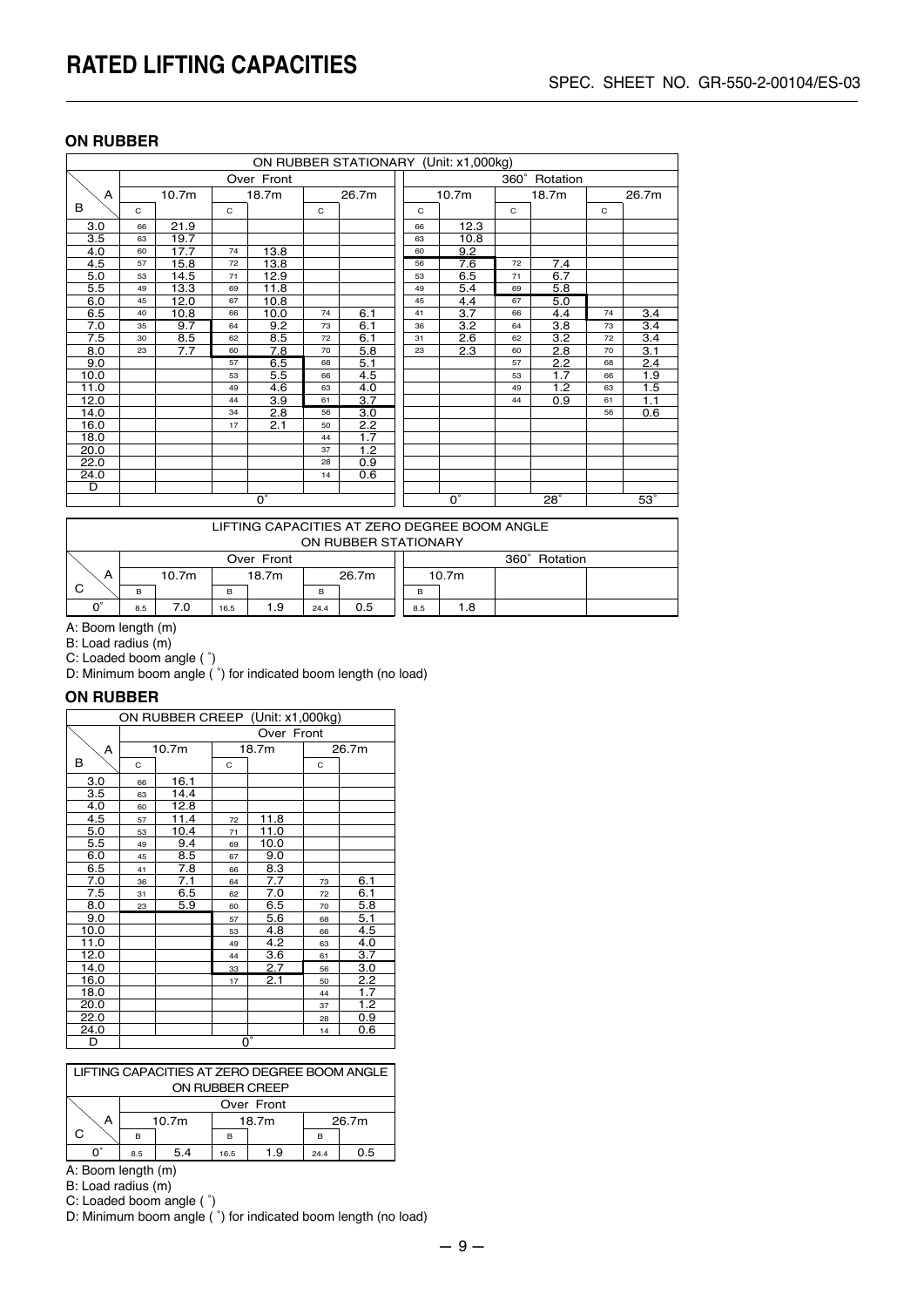#### **NOTES FOR "ON RUBBER" TABLE**

- 1. Rated lifting capacities on rubber are in metric ton and do not exceed 75 % of tipping loads as determined by SAE J765- Crane Stability Test Code.
- 2. Rated lifting capacities shown in the table are based on condition that crane is set on firm level surface, with suspension lock applied. Those above thick lines are based on tire capacity and those below, on crane stability. They are based on actual load radius increased by tire deformation and boom deflection.
- 3. The mass of the hook (500 kg for 50.0 t capacity, 150 kg for 5.6 t capacity), slings and all similarly used load handling devices must deducted from the lifting capacities.
- 4. For rated lifting capacity of single top, reduce the rated lifting capacities of relevant boom according to weight reductions for auxil iary load handling equipment. Capacities of single top shall not exceed 5,600 kg including main hook.
- 5. On rubber lifting with "jib" is not permitted. Maximum permissible boom length is 26.7 m.
- 6. CREEP is motion for crane not to travel more than 60 m in any 30 minute period and to travel at the speed of less than 1.6 km/h.
- 7. During "CREEP" duties travel slowly and keep the lifting load as close to the ground as possible, and especially avoid any abrupt steering, accelerating or braking.
- 8. Do not operate the crane while carrying the load.
- 9. Tires should be inflated to their correct air pressure of 450kPa.
- 10. For CREEP operation, choose the drive mode and proper gear according to the road or working condition.
- 11. Standard number of parts of line for on rubber operation should be according to the following table. Load per line should not surpass 54.9kN {5,600kgf} for main winch and auxiliary winch.

| Boom length                | 10.7 <sub>m</sub> | 10.7m to 26.7m | Single top |
|----------------------------|-------------------|----------------|------------|
| Number of<br>parts of line |                   |                |            |

 The lifting capacity data stored in the Load moment indicator (AML) is based on the standard number of parts of line listed in the chart.

Maximum lifting capacity is restricted by the number of parts of line of Load moment indicator (AML).

#### **WORKING AREA**



Without outriggers "Over front" operation should be performed within 2 degrees in front of chassis.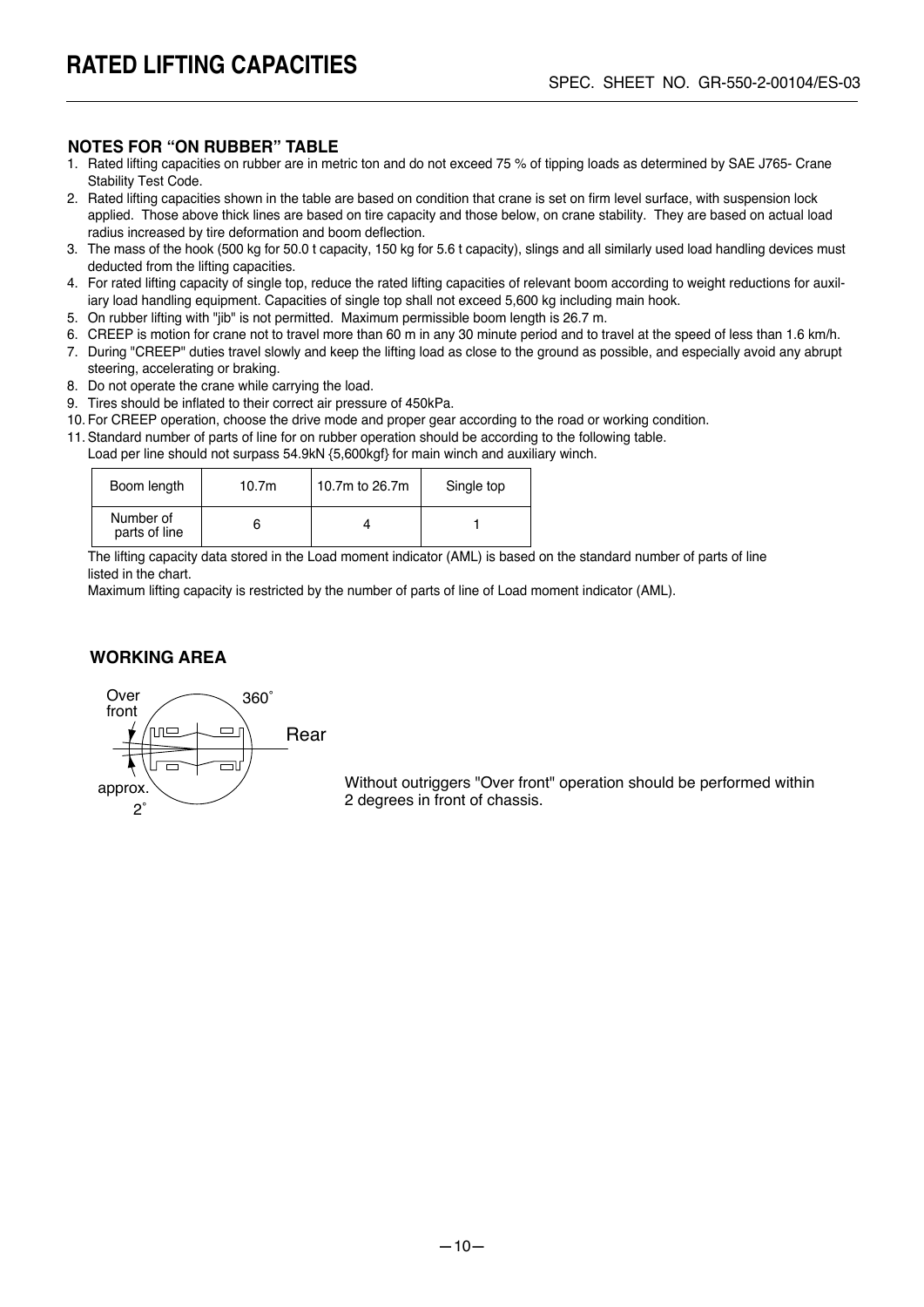

#### Axle Weight Distribution Chart **Axle Weight Distribution Chart Unit : kg**

|                                       | GVW    | Front    | Rear   |
|---------------------------------------|--------|----------|--------|
| Basic standard machine includes:      | 33.920 | 17.400   | 16,520 |
| Remove:                               |        |          |        |
| 1. 5.6 metric ton (6.2 ton) hook ball | $-150$ | $-209$   | 59     |
| 2. 50.0 metric ton (55ton) hook block | -500   | $-917$   | 417    |
| 3. Top jib                            | -227   | -286     | 59     |
| 4. Base jib                           | -626   | $-1.139$ | 513    |
| 5. Auxiliary lifting sheave           | -50    | $-136$   | 86     |